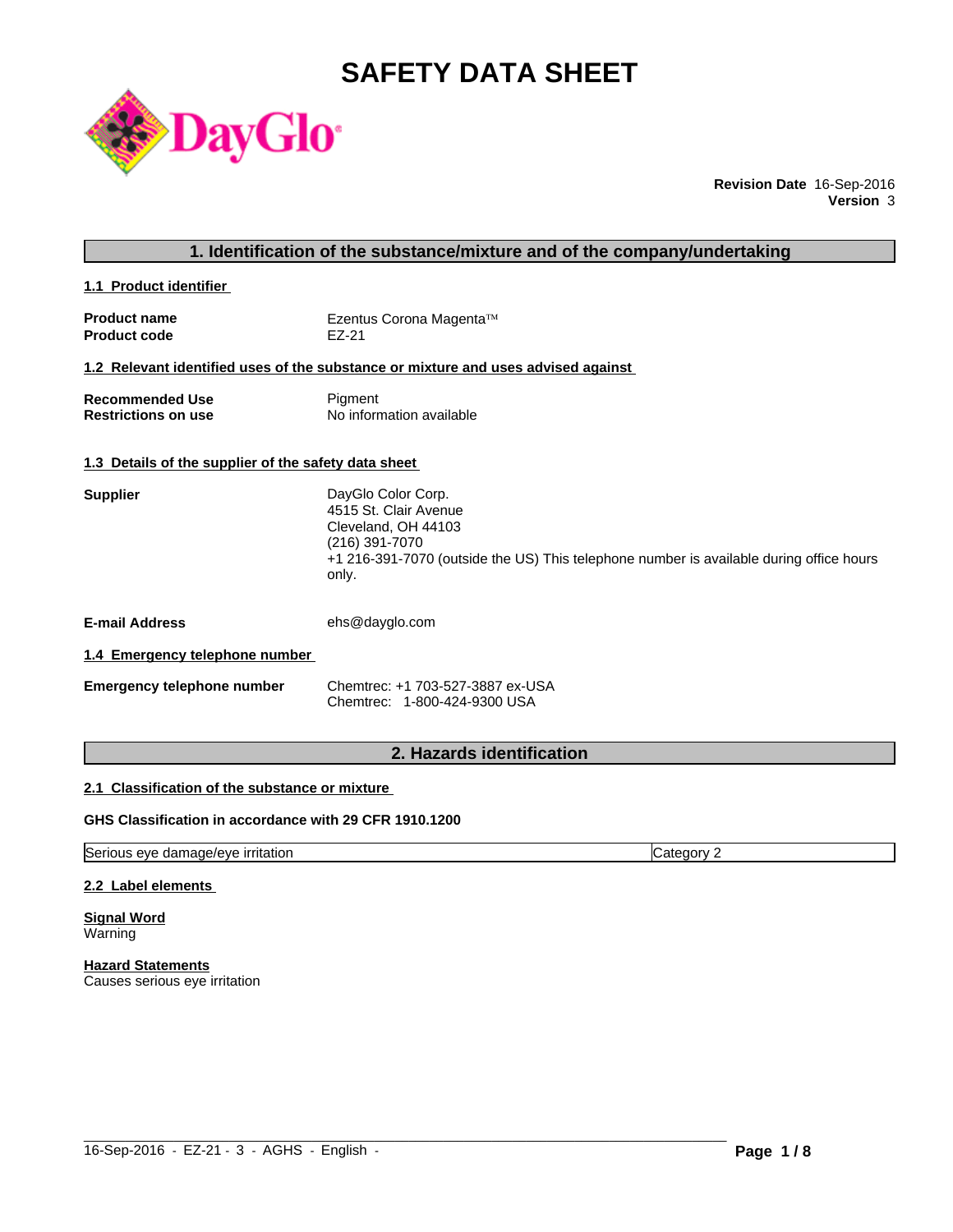

#### **Precautionary Statements - Prevention**

Wash face, hands and any exposed skin thoroughly after handling Wear protective gloves/protective clothing/eye protection/face protection

IF IN EYES: Rinse cautiously with water for several minutes. Remove contact lenses, if present and easy to do. Continue rinsing If eye irritation persists: Get medical advice/attention

#### **2.3. Other Hazards Hazards not otherwise classified (HNOC)**

Not Applicable

**2.4 Other information** 

Not Applicable

Unknown Acute Toxicity **4.545%** of the mixture consists of ingredient(s) of unknown toxicity

### **3. Composition/Information on Ingredients**

#### **Substance Mixture**

| $\left($ -PROP-77<br>$\Omega$<br>, - 90<br>DAY<br>Resin<br>ου<br>2687-96-9<br>Dodecyl-2-Pyrrolidinone<br>. | <b>Chemical Name</b> | <b>CAS-No</b> | Weight % |
|------------------------------------------------------------------------------------------------------------|----------------------|---------------|----------|
|                                                                                                            |                      |               |          |
|                                                                                                            |                      |               |          |

The exact percentage (concentration) of composition has been withheld as a trade secret.

#### **4. First aid measures**

#### **4.1 Description of first-aid measures**

| <b>General advice</b> | No information available.                                                                                                                                                                                               |  |  |
|-----------------------|-------------------------------------------------------------------------------------------------------------------------------------------------------------------------------------------------------------------------|--|--|
| Eye contact           | Immediately flush with plenty of water. After initial flushing, remove any contact lenses and<br>continue flushing for at least 15 minutes. Keep eye wide open while rinsing. If symptoms<br>persist, call a physician. |  |  |
| <b>Skin contact</b>   | Immediate medical attention is not required. Wash off with soap and water.                                                                                                                                              |  |  |
| <b>Inhalation</b>     | Immediate medical attention is not required. Move to fresh air.                                                                                                                                                         |  |  |
| Ingestion             | Do NOT induce vomiting. Drink plenty of water. Consult a physician.                                                                                                                                                     |  |  |
|                       | 4.2 Most important symptoms and effects, both acute and delayed                                                                                                                                                         |  |  |
| <b>Symptoms</b>       | See Section 2.2, Label Elements and/or Section 11, Toxicological effects.                                                                                                                                               |  |  |
|                       | 4.3 Indication of any immediate medical attention and special treatment needed                                                                                                                                          |  |  |
| Notes to physician    | Treat symptomatically.                                                                                                                                                                                                  |  |  |
|                       | 5. Fire-Fighting Measures                                                                                                                                                                                               |  |  |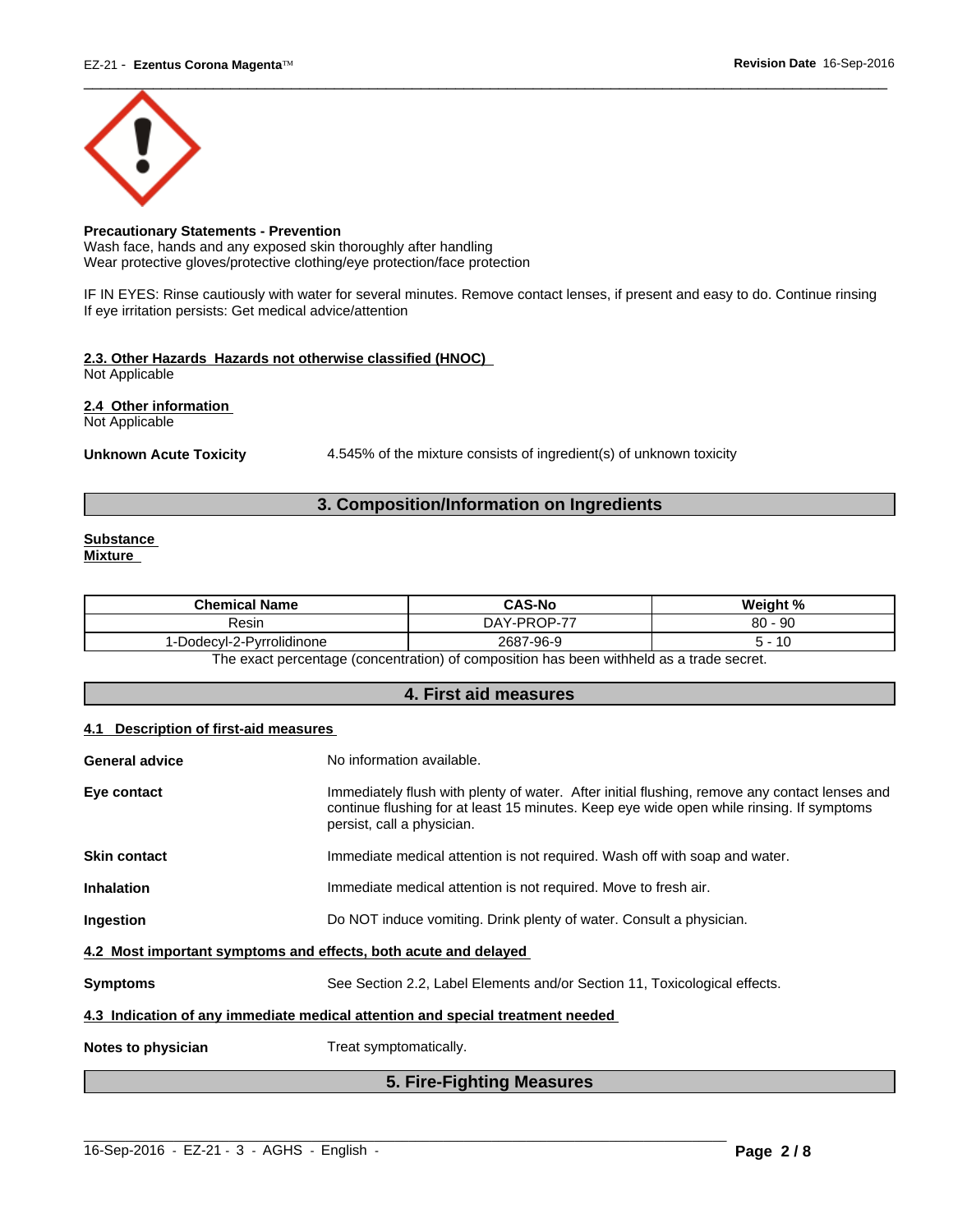#### **5.1 Extinguishing media**

#### **Suitable extinguishing media**

Use extinguishing measures that are appropriate to local circumstances and the surrounding environment.

**Unsuitable Extinguishing Media** None.

#### **5.2 Special hazards arising from the substance or mixture**

#### **Special Hazard**

None known based on information supplied

**Hazardous Combustion Products** Carbon oxides. Nitrogen oxides (NOx).

#### **Explosion Data**

#### **Sensitivity to Mechanical Impact** None.

**Sensitivity to Static Discharge** Fine dust dispersed in air, in sufficient concentrations, and in the presence of an ignition source is a potential dust explosion hazard.

 $\overline{\phantom{a}}$  ,  $\overline{\phantom{a}}$  ,  $\overline{\phantom{a}}$  ,  $\overline{\phantom{a}}$  ,  $\overline{\phantom{a}}$  ,  $\overline{\phantom{a}}$  ,  $\overline{\phantom{a}}$  ,  $\overline{\phantom{a}}$  ,  $\overline{\phantom{a}}$  ,  $\overline{\phantom{a}}$  ,  $\overline{\phantom{a}}$  ,  $\overline{\phantom{a}}$  ,  $\overline{\phantom{a}}$  ,  $\overline{\phantom{a}}$  ,  $\overline{\phantom{a}}$  ,  $\overline{\phantom{a}}$ 

#### **5.3 Advice for firefighters**

As in any fire, wear self-contained breathing apparatus pressure-demand, MSHA/NIOSH (approved or equivalent) and full protective gear.

#### **6. Accidental Release Measures**

#### **6.1 Personal precautions, protective equipment and emergency procedures**

Ensure adequate ventilation, especially in confined areas. Use personal protective equipment.

#### **6.2 Environmental precautions**

Dust deposits should not be allowed to accumulate on surfaces as these may form an explosive mixture if they are released into the atmosphere in sufficient concentration. Avoid dispersal of dust in the air (i.e., cleaning dusty surfaces with compressed air). Nonsparking tools should be used. Prevent product from entering drains. See Section 12 for additional Ecological information.

#### **6.3 Methods and materials for containment and cleaning up**

| <b>Methods for Containment</b> | Prevent dust cloud. Cover powder spill with plastic sheet or tarp to minimize spreading.                                                                                                                                                                                                                                                                                                |
|--------------------------------|-----------------------------------------------------------------------------------------------------------------------------------------------------------------------------------------------------------------------------------------------------------------------------------------------------------------------------------------------------------------------------------------|
| Methods for cleaning up        | Avoid dust formation. Take precautionary measures against static discharges. Do not dry<br>sweep dust. Wet dust with water before sweeping or use a vacuum to collect dust. Use<br>personal protective equipment. Take up mechanically and collect in suitable container for<br>disposal. Prevent product from entering drains. Keep in suitable and closed containers for<br>disposal. |

#### **7. Handling and storage**

#### **7.1 Precautions for safe handling**

|                           | 8. Exposure controls/personal protection                                                                                                                   |
|---------------------------|------------------------------------------------------------------------------------------------------------------------------------------------------------|
| <b>Materials to Avoid</b> | No materials to be especially mentioned.                                                                                                                   |
| <b>Storage Conditions</b> | Keep tightly closed in a dry and cool place.                                                                                                               |
|                           | 7.2 Conditions for safe storage, including any incompatibilities                                                                                           |
| <b>Hygiene measures</b>   | Handle in accordance with good industrial hygiene and safety practice.                                                                                     |
| Advice on safe handling   | Avoid dust formation. Take precautionary measures against static discharges. Fine dust<br>dispersed in air may ignite. Wear personal protective equipment. |

 $\_$  ,  $\_$  ,  $\_$  ,  $\_$  ,  $\_$  ,  $\_$  ,  $\_$  ,  $\_$  ,  $\_$  ,  $\_$  ,  $\_$  ,  $\_$  ,  $\_$  ,  $\_$  ,  $\_$  ,  $\_$  ,  $\_$  ,  $\_$  ,  $\_$  ,  $\_$  ,  $\_$  ,  $\_$  ,  $\_$  ,  $\_$  ,  $\_$  ,  $\_$  ,  $\_$  ,  $\_$  ,  $\_$  ,  $\_$  ,  $\_$  ,  $\_$  ,  $\_$  ,  $\_$  ,  $\_$  ,  $\_$  ,  $\_$  ,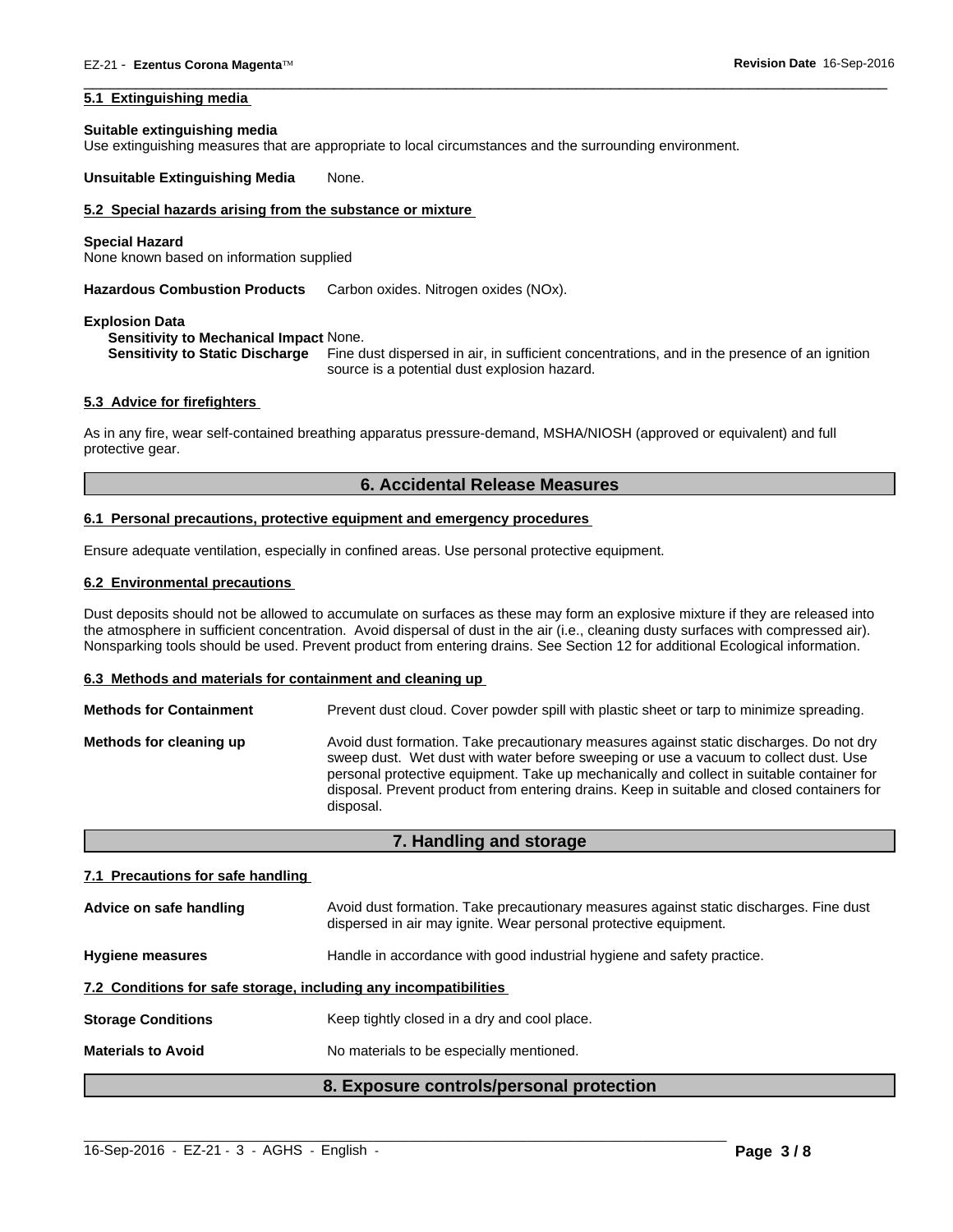#### **8.1 Exposure Guidelines**

#### **8.2 Appropriate engineering controls**

| <b>Engineering Measures</b> | Showers |
|-----------------------------|---------|
|-----------------------------|---------|

Eyewash stations Ventilation systems.

#### **8.3 Individual protection measures, such as personal protective equipment**

| <b>Hygiene measures</b>       | See section 7 for more information                                                                             |
|-------------------------------|----------------------------------------------------------------------------------------------------------------|
| <b>Respiratory protection</b> | . NIOSH/MSHA approved respiratory protection should be worn if exposure is anticipated.                        |
| Skin and body protection      | Wear chemical resistant footwear and clothing such as gloves, an apron or a whole body<br>suit as appropriate. |
| <b>Eye/Face Protection</b>    | Safety glasses with side-shields.                                                                              |

 $\overline{\phantom{a}}$  ,  $\overline{\phantom{a}}$  ,  $\overline{\phantom{a}}$  ,  $\overline{\phantom{a}}$  ,  $\overline{\phantom{a}}$  ,  $\overline{\phantom{a}}$  ,  $\overline{\phantom{a}}$  ,  $\overline{\phantom{a}}$  ,  $\overline{\phantom{a}}$  ,  $\overline{\phantom{a}}$  ,  $\overline{\phantom{a}}$  ,  $\overline{\phantom{a}}$  ,  $\overline{\phantom{a}}$  ,  $\overline{\phantom{a}}$  ,  $\overline{\phantom{a}}$  ,  $\overline{\phantom{a}}$ 

# **9. Physical and chemical properties**

#### **9.1 Information on basic physical and chemical properties**

| <b>Physical state</b>                                         | Solid                                 |                          |
|---------------------------------------------------------------|---------------------------------------|--------------------------|
| Appearance                                                    | Powder                                |                          |
| Color                                                         | Magenta                               |                          |
| Odor                                                          | Mild                                  |                          |
| <b>Odor Threshold</b>                                         | No information available              |                          |
| <b>Property</b>                                               | <b>Values</b>                         | Remarks • Methods        |
| рH                                                            |                                       | No information available |
| Melting/freezing point                                        |                                       | No information available |
| <b>Boiling point/boiling range</b>                            |                                       | No information available |
| <b>Flash Point</b>                                            |                                       | No information available |
| <b>Evaporation rate</b>                                       |                                       | No information available |
| Flammability (solid, gas)                                     |                                       | No information available |
| <b>Flammability Limits in Air</b><br>upper flammability limit |                                       | No information available |
|                                                               |                                       | No information available |
| lower flammability limit<br>Vapor pressure                    |                                       | No information available |
|                                                               |                                       | No information available |
| <b>Vapor density</b>                                          | 1.2                                   |                          |
| <b>Specific Gravity</b>                                       | Insoluble in water                    |                          |
| <b>Water solubility</b>                                       |                                       |                          |
| Solubility in other solvents                                  |                                       | No information available |
| <b>Partition coefficient</b>                                  |                                       | No information available |
| <b>Autoignition temperature</b>                               |                                       | No information available |
| <b>Decomposition temperature</b>                              |                                       | No information available |
| <b>Viscosity, kinematic</b>                                   |                                       | No information available |
| Viscosity, dynamic                                            |                                       | No information available |
| <b>Explosive properties</b>                                   | Fine dust dispersed in air may ignite |                          |
| <b>Oxidizing Properties</b>                                   |                                       | No information available |
| 9.2 Other information                                         |                                       |                          |

# **Volatile organic compounds (VOC)** None **content**

# **10. Stability and Reactivity**

 $\_$  ,  $\_$  ,  $\_$  ,  $\_$  ,  $\_$  ,  $\_$  ,  $\_$  ,  $\_$  ,  $\_$  ,  $\_$  ,  $\_$  ,  $\_$  ,  $\_$  ,  $\_$  ,  $\_$  ,  $\_$  ,  $\_$  ,  $\_$  ,  $\_$  ,  $\_$  ,  $\_$  ,  $\_$  ,  $\_$  ,  $\_$  ,  $\_$  ,  $\_$  ,  $\_$  ,  $\_$  ,  $\_$  ,  $\_$  ,  $\_$  ,  $\_$  ,  $\_$  ,  $\_$  ,  $\_$  ,  $\_$  ,  $\_$  ,

#### **10.1 Reactivity**

No dangerous reaction known under conditions of normal use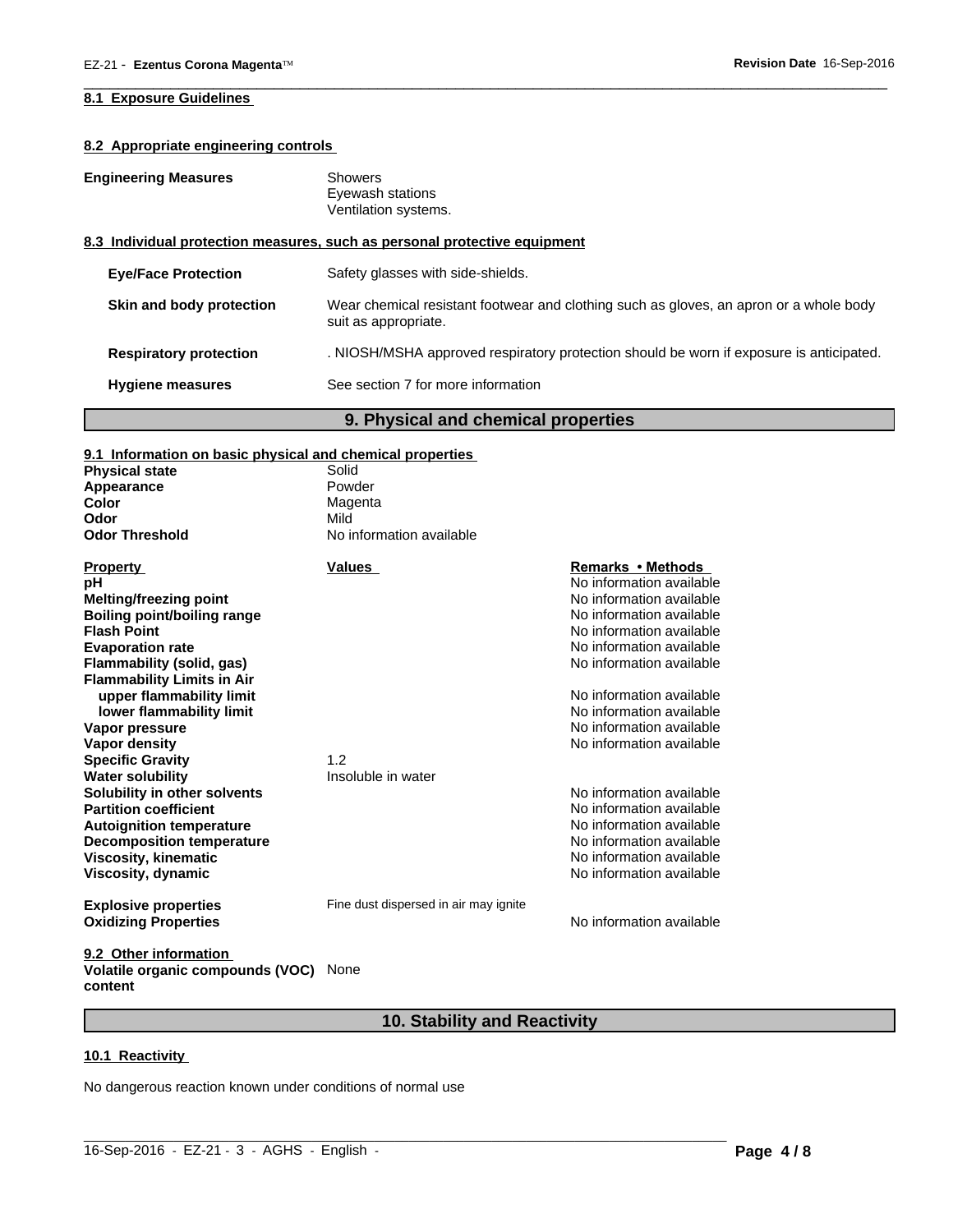#### **10.2 Chemical stability**

Stable

#### **10.3 Possibility of hazardous reactions**

None under normal processing.

#### **10.4 Conditions to Avoid**

Dust formation. Take precautionary measures against static discharges.

#### **10.5 Incompatible Materials**

None known based on information supplied.

#### **10.6 Hazardous Decomposition Products**

None known based on information supplied.

#### **11. Toxicological information**

 $\overline{\phantom{a}}$  ,  $\overline{\phantom{a}}$  ,  $\overline{\phantom{a}}$  ,  $\overline{\phantom{a}}$  ,  $\overline{\phantom{a}}$  ,  $\overline{\phantom{a}}$  ,  $\overline{\phantom{a}}$  ,  $\overline{\phantom{a}}$  ,  $\overline{\phantom{a}}$  ,  $\overline{\phantom{a}}$  ,  $\overline{\phantom{a}}$  ,  $\overline{\phantom{a}}$  ,  $\overline{\phantom{a}}$  ,  $\overline{\phantom{a}}$  ,  $\overline{\phantom{a}}$  ,  $\overline{\phantom{a}}$ 

#### **11.1 Acute toxicity**

#### **Numerical measures of toxicity: Product Information**

| LD50 Oral:<br>the contract of the contract of the contract of |
|---------------------------------------------------------------|
| 5.000 mg/kg                                                   |
|                                                               |

 $\_$  ,  $\_$  ,  $\_$  ,  $\_$  ,  $\_$  ,  $\_$  ,  $\_$  ,  $\_$  ,  $\_$  ,  $\_$  ,  $\_$  ,  $\_$  ,  $\_$  ,  $\_$  ,  $\_$  ,  $\_$  ,  $\_$  ,  $\_$  ,  $\_$  ,  $\_$  ,  $\_$  ,  $\_$  ,  $\_$  ,  $\_$  ,  $\_$  ,  $\_$  ,  $\_$  ,  $\_$  ,  $\_$  ,  $\_$  ,  $\_$  ,  $\_$  ,  $\_$  ,  $\_$  ,  $\_$  ,  $\_$  ,  $\_$  ,

#### **The following values are calculated based on chapter 3.1 of the GHS document**

**Unknown Acute Toxicity** 4.545% of the mixture consists of ingredient(s) of unknown toxicity

**Numerical measures of toxicity: Component Information**

#### **11.2 Information on toxicological effects**

#### **Skin corrosion/irritation**

Product Information

• Not a dermal irritant

Component Information

• No information available

#### **Serious eye damage/eye irritation**

Product Information • Irritating to eyes Component Information • No information available

#### **Respiratory or skin sensitization**

Product Information • Did not cause sensitization on laboratory animals Component Information • No information available

#### **Germ cell mutagenicity**

Product Information • No information available

Component Information

• No information available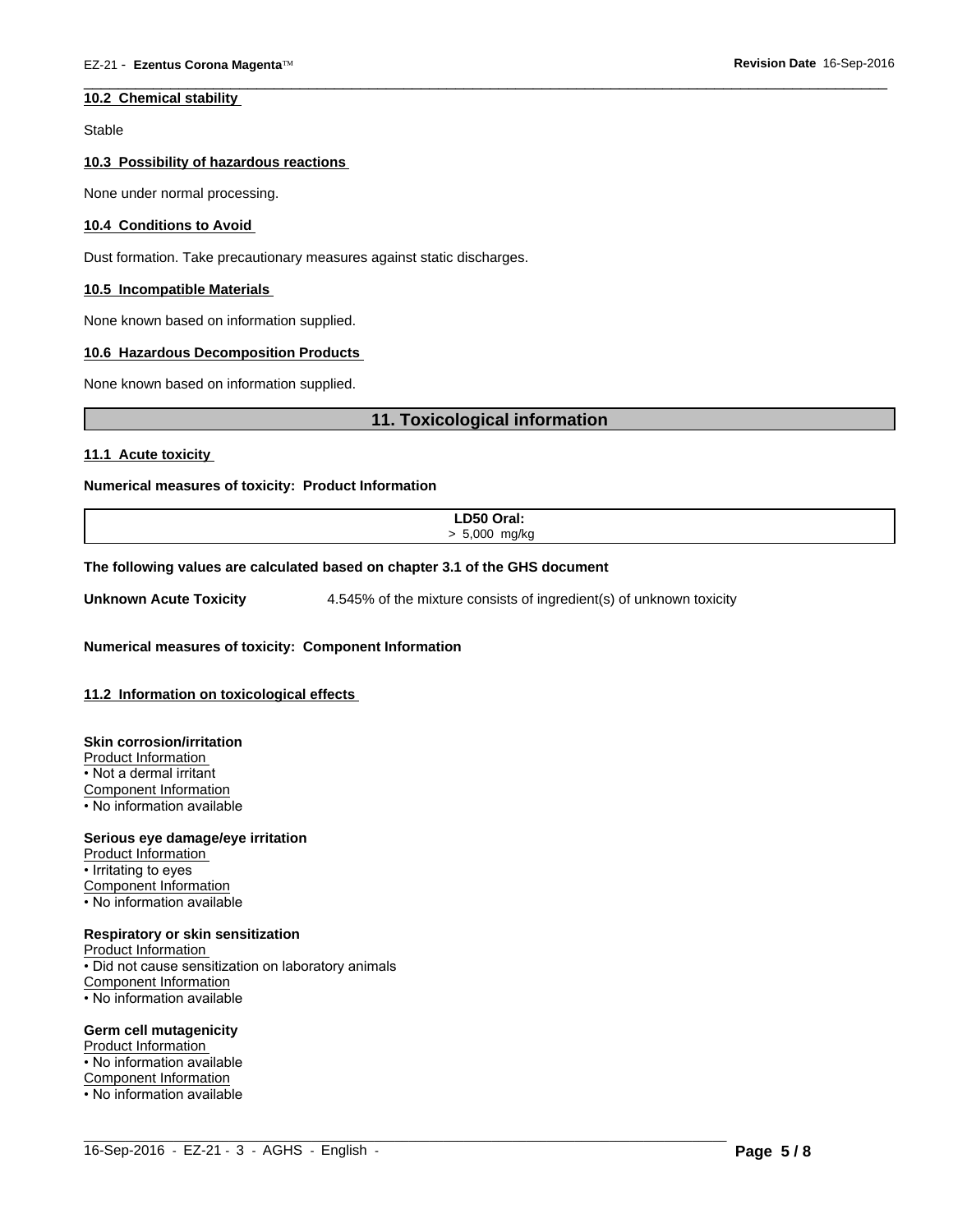**Carcinogenicity**

Product Information

• Contains no ingredient listed as a carcinogen Component Information •

**Reproductive toxicity** Product Information • No information available Component Information • No information available

**STOT - single exposure** No information available

#### **STOT - repeated exposure**

• No known effect

#### **Other adverse effects**

Product Information • No information available Component Information • No information available

#### **Aspiration hazard**

Product Information • No information available Component Information • No information available

### **12. Ecological information**

 $\overline{\phantom{a}}$  ,  $\overline{\phantom{a}}$  ,  $\overline{\phantom{a}}$  ,  $\overline{\phantom{a}}$  ,  $\overline{\phantom{a}}$  ,  $\overline{\phantom{a}}$  ,  $\overline{\phantom{a}}$  ,  $\overline{\phantom{a}}$  ,  $\overline{\phantom{a}}$  ,  $\overline{\phantom{a}}$  ,  $\overline{\phantom{a}}$  ,  $\overline{\phantom{a}}$  ,  $\overline{\phantom{a}}$  ,  $\overline{\phantom{a}}$  ,  $\overline{\phantom{a}}$  ,  $\overline{\phantom{a}}$ 

#### **12.1 Toxicity**

**Ecotoxicity No information available** 

5.227 % of the mixture consists of components(s) of unknown hazards to the aquatic environment

#### **Ecotoxicity effects**

#### **12.2 Persistence and degradability**

No information available.

#### **12.3 Bioaccumulative potential**

Discharge into the environment must be avoided

#### **12.4 Mobility in soil**

No information available.

#### **12.5 Other adverse effects**

No information available

#### **13. Disposal Considerations**

 $\_$  ,  $\_$  ,  $\_$  ,  $\_$  ,  $\_$  ,  $\_$  ,  $\_$  ,  $\_$  ,  $\_$  ,  $\_$  ,  $\_$  ,  $\_$  ,  $\_$  ,  $\_$  ,  $\_$  ,  $\_$  ,  $\_$  ,  $\_$  ,  $\_$  ,  $\_$  ,  $\_$  ,  $\_$  ,  $\_$  ,  $\_$  ,  $\_$  ,  $\_$  ,  $\_$  ,  $\_$  ,  $\_$  ,  $\_$  ,  $\_$  ,  $\_$  ,  $\_$  ,  $\_$  ,  $\_$  ,  $\_$  ,  $\_$  ,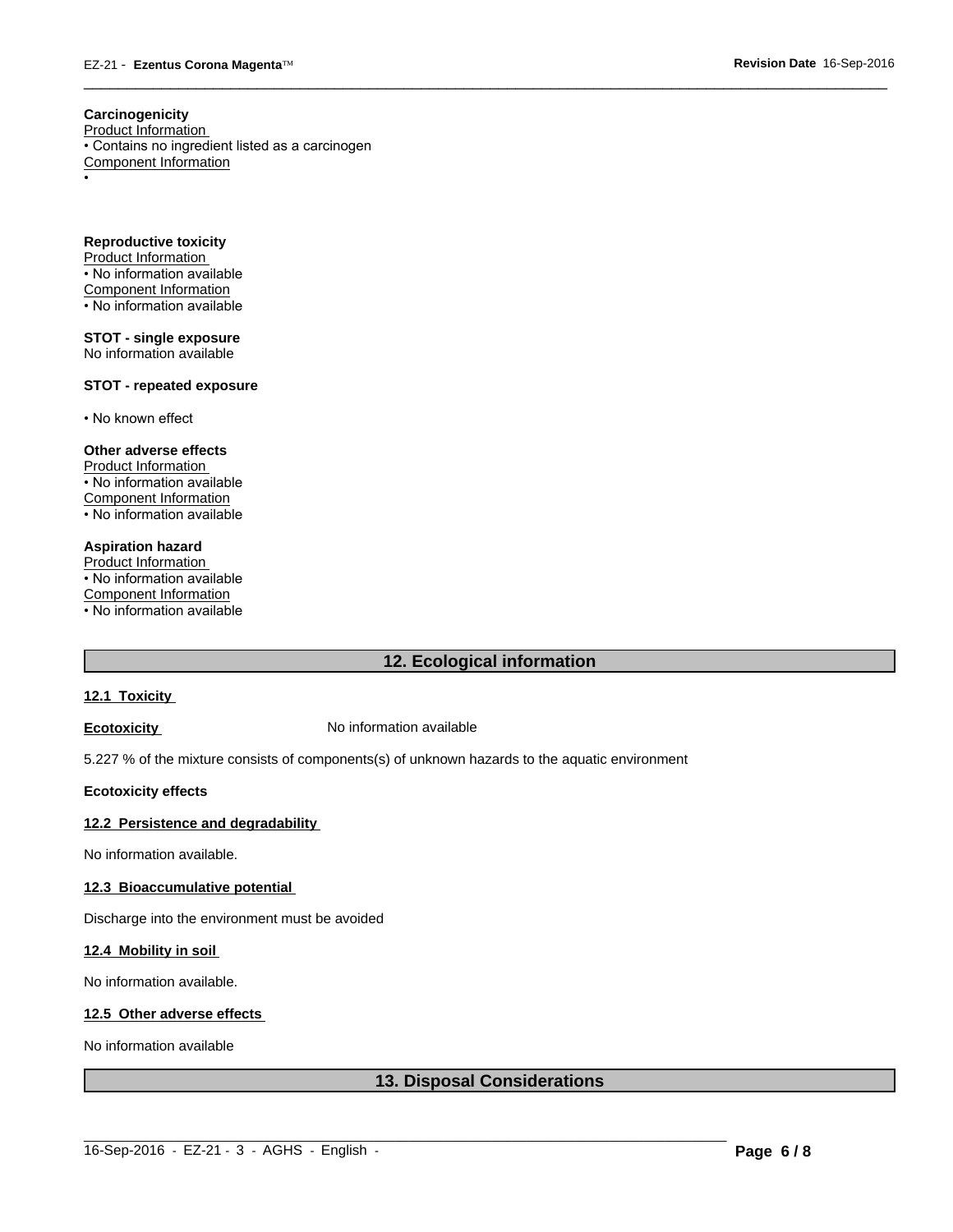#### **13.1 Waste treatment methods**

Dispose of in accordance with federal, state, and local regulations.

#### **14. Transport Information**

 $\overline{\phantom{a}}$  ,  $\overline{\phantom{a}}$  ,  $\overline{\phantom{a}}$  ,  $\overline{\phantom{a}}$  ,  $\overline{\phantom{a}}$  ,  $\overline{\phantom{a}}$  ,  $\overline{\phantom{a}}$  ,  $\overline{\phantom{a}}$  ,  $\overline{\phantom{a}}$  ,  $\overline{\phantom{a}}$  ,  $\overline{\phantom{a}}$  ,  $\overline{\phantom{a}}$  ,  $\overline{\phantom{a}}$  ,  $\overline{\phantom{a}}$  ,  $\overline{\phantom{a}}$  ,  $\overline{\phantom{a}}$ 

| <u>DOT</u>  | Not regulated |
|-------------|---------------|
| <b>MEX</b>  | Not regulated |
| <b>IMDG</b> | Not regulated |
| <b>IATA</b> | Not regulated |

|                                | 15. Regulatory information |
|--------------------------------|----------------------------|
| 15.1 International Inventories |                            |
| <b>TSCA</b>                    | Complies                   |
| <b>DSL</b>                     | -                          |
| <b>EINECS/ELINCS</b>           | -                          |
| <b>ENCS</b>                    | -                          |
| <b>IECSC</b>                   | -                          |
| <b>KECL</b>                    | -                          |
| <b>PICCS</b>                   | -                          |
| <b>AICS</b>                    | $\overline{\phantom{0}}$   |
| <b>NZIoC</b>                   | -                          |

**TSCA** - United States Toxic Substances Control Act Section 8(b) Inventory

**DSL** - Canadian Domestic Substances List

**EINECS/ELINCS** - European Inventory of Existing Chemical Substances/European List of Notified Chemical Substances

**PICCS** - Philippines Inventory of Chemicals and Chemical Substances

**ENCS** - Japan Existing and New Chemical Substances

**IECSC** - China Inventory of Existing Chemical Substances

**KECL** - Korean Existing and Evaluated Chemical Substances

**PICCS** - Philippines Inventory of Chemicals and Chemical Substances

**AICS** - Australian Inventory of Chemical Substances

**NZIoC** - New Zealand Inventory of Chemicals

#### **15.2 U.S. Federal Regulations**

#### **SARA 313**

Section 313 of Title III of the Superfund Amendments and Reauthorization Act of 1986 (SARA). This product does not contain any chemicals which are subject to the reporting requirements of the Act and Title 40 of the Code of Federal Regulations, Part 372

#### **15.3 Pesticide Information**

Not applicable

#### **15.4 U.S. State Regulations**

#### **California Proposition 65**

This product does not contain any Proposition 65 chemicals

| <b>NFPA</b><br>Health Hazard 0<br><b>Flammability -</b><br>Instability -<br>hazards -<br><b>HMIS</b><br><b>Flammability 1</b><br><b>Health Hazard 1</b><br><b>Physical Hazard 0</b> | <b>16. Other information</b> |  |  |  |                              |
|-------------------------------------------------------------------------------------------------------------------------------------------------------------------------------------|------------------------------|--|--|--|------------------------------|
|                                                                                                                                                                                     |                              |  |  |  | <b>Physical and chemical</b> |
|                                                                                                                                                                                     |                              |  |  |  | Personal protection X        |
|                                                                                                                                                                                     |                              |  |  |  |                              |